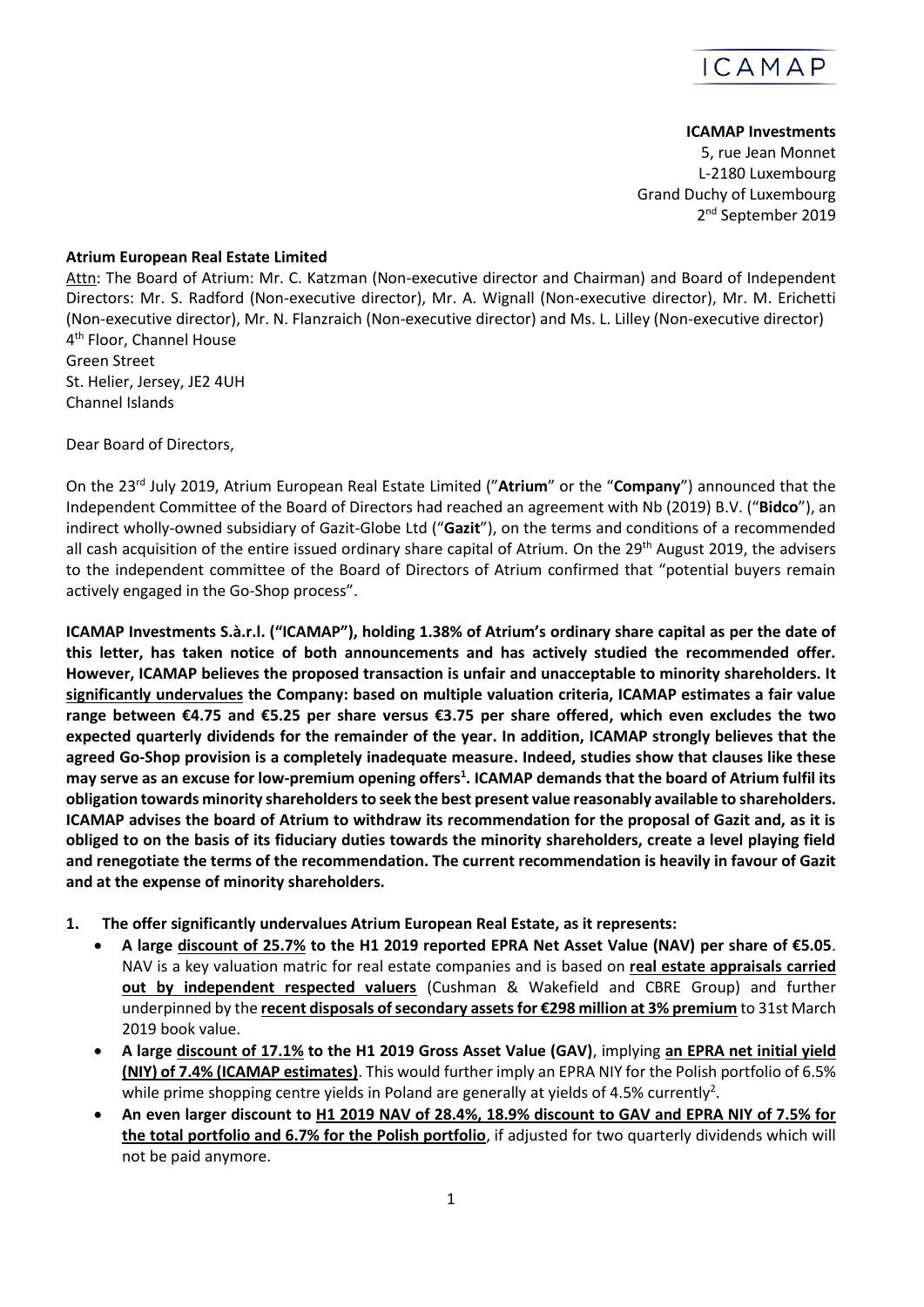

- **A significant discount to its 'peer group'**: for example, as of 23rd July, CPI Property Group traded at +45% premium to NAV, NEPI-Rockcastle +19% and Echo Polska Properties (EPP) -6% 3 . **Assuming a 6% discount to NAV (the lowest of the peer group), the value of Atrium would be €4.75 per share.**
- **2. The market recognizes that Gazit is acquiring Atrium at a bargain**
	- **Gazit's market capitalisation immediately stepped up by 11.7%** (from ILS 5.3bn to 5.9bn) as a direct result of the announcement<sup>4</sup>.
	- **This share price appreciation materialised a €154 million value creation for Gazit<sup>5</sup>** , in our view implying a capital gain of €1.5 per share on the potential 28% Atrium shares to be acquired (the c. 40% of remaining un-owned shares less the 12% that Gazit have pre-agreed with Menora Mivtachim Insurance Ltd to sell on or shortly after 2nd January 2020), **indicating a fair value of €5.25 per share for Atrium.**
- **3. In practice there is little or no evidence that Go-Shop clauses result in significant higher premiums for shareholders<sup>6</sup> .** On the contrary, consistent with the 'window dressing theory' and agency-conflict, clauses like the[s](#page-0-0)e may serve as an excuse for low-premium opening offers<sup>1</sup>, and may allow management to favour a hand-selected bidder for personal reasons such as retention, yet appear to be open for other bids. ICAMAP therefore has no reason to a priori assume that the agreed Go-Shop clause will bring the minority shareholders of the Company any benefits.

**Indeed, the specific 7 week Go-Shop window put in place to solicit alternative offers from third parties is clearly and completely inadequate.** The period of 7 weeks is short and there is no equal level playing field for third parties that contemplate making an offer. Gazit – through its two board nominees an insider with more access to information in general – was allowed more than seven months to complete a full due diligence investigation, make an indicative offer and negotiate the terms for the recommendation by the board. There is no reason for interested outsiders, who are contemplating making an offer, to believe that their efforts to complete all those steps in seven weeks will result in a successful offer based on the same level of information.

**Gazit's confirmation that** *"it will consider any superior proposal in good faith"* **provides no comfort at all to potential third-party bidders when considering performing a high level of due diligence (and costs) and making a potential bid. The board should have demanded that Gazit will either top superior bids or sell its stake to such bidders.**

- **4. All the Company's loyal shareholders have assisted Atrium during its re-positioning, and after years of transformation the bulk of the results will be reaped by Gazit only**
	- **The Group's portfolio is now focused towards prime shopping centres in Poland and the Czech Republic** that offer higher quality cash flow growth. Since 2014, the number of assets in the portfolio has condensed from 153 in 7 countries to 33 in 4 countries. Currently, of the total portfolio market value, Poland represents 68.9%, Czech Republic 13.5%, Slovakia 6.4% and Russia 11.2%<sup>7</sup>.
	- **Solid operational results,** with 1H 2019 EPRA like-for-like (LFL) net rental income (NRI) up +0.5% overall and +1.5% excl. Russia (whilst we understand it is showing signs of stabilisation). Additionally, EPRA occupancy rate is high at 95.2% and EPRA cost ratio is low at 14.7%.
	- **Sound balance sheet and pro-forma loan-to-value (LTV) ratio of 34% gives plenty of headroom for further expansion of c. €270 million** to reach an LTV of 39% (in line with half year 2019 results) and/or distribution of a **special dividend** as previously done in the past (€0.14 per share on 29th March 2018, €0.14 per share on the 30<sup>th</sup> June 2017).
	- **Strong management team** with a strong track record and deep expertise across the full real estate value chain.
	- **Atrium could re-position the company further so it would enter the EPRA Developed Europe Index in the future**, a widely used investment benchmark.